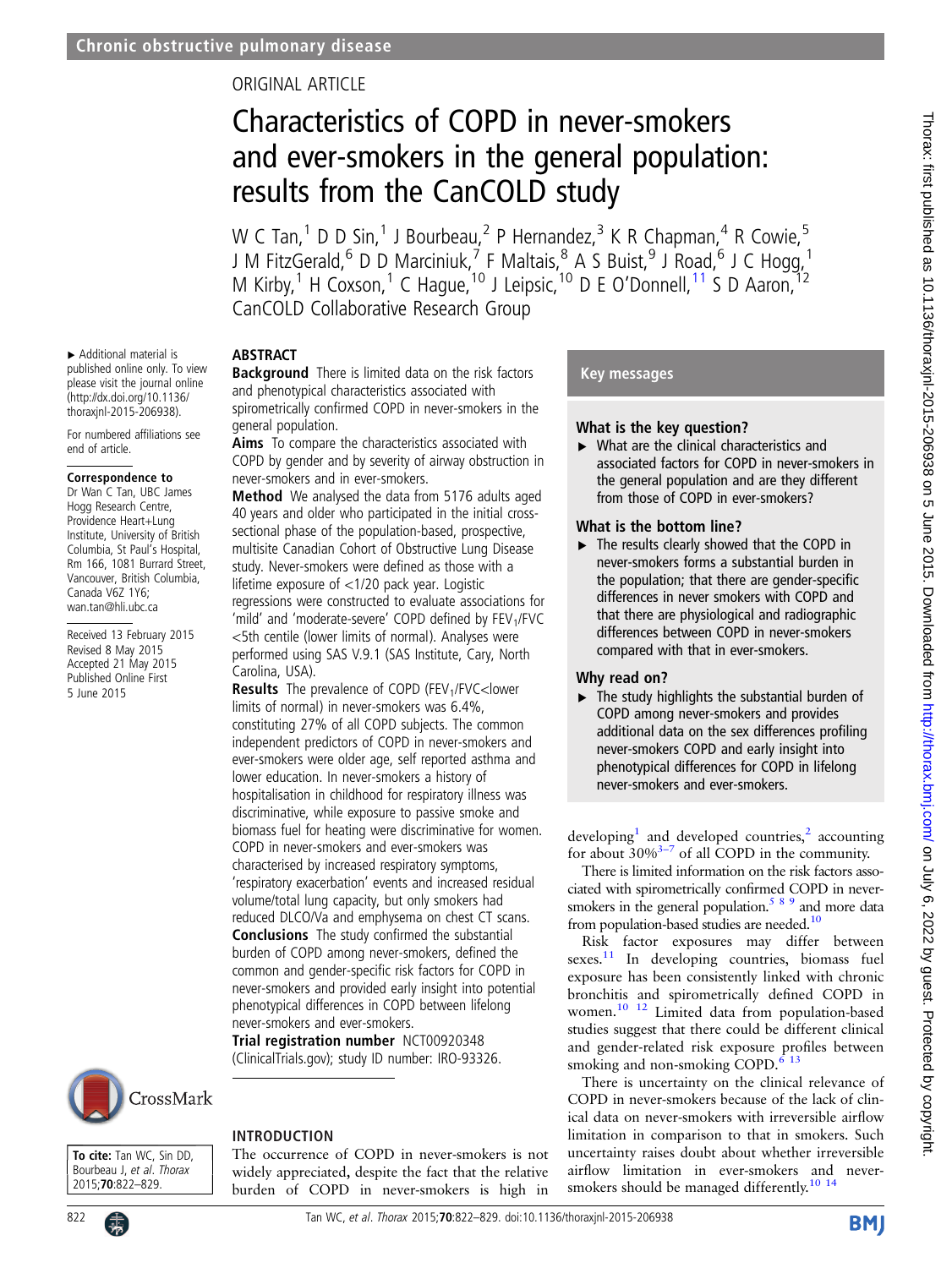Whether never-smokers with COPD share the phenotypes as their smoking counterparts is unclear. Few studies performed simultaneous evaluation of COPD in never-smokers and eversmokers in the same study. $67$  Such evaluation would facilitate comparison of COPD in never-smokers with COPD in ever-smokers<sup>[10](#page-7-0)</sup> and provide insight into potential phenotypical differences in tobacco and non-tobacco related COPD at the population level. Hence, population-based studies using spirometry, including gender and systematic comparison of neversmokers and ever-smokers are needed to address this gap in our understanding of COPD in never-smokers.<sup>[10](#page-7-0)</sup>

In this study, we analysed the data from the initial cross-sectional phase of the population-based, prospective Canadian Cohort of Obstructive Lung disease (CanCOLD) study. The primary objective was to determine the characteristics associated with COPD defined by postbronchodilator spirometry in never-smokers and ever-smokers in the general population. As a secondary objective, in a subgroup of the population cohort who had additional radiological and physiological data, we compared respiratory symptoms and exacerbations, plethysmographic lung volumes and DLCO abnormalities, and prevalence of emphysema on CT in neversmokers and ever-smokers, with and without COPD.

#### MATERIALS AND METHODS

#### Study population

The data from 5176 people from the general population, aged 40 years and older were evaluated. Data were collected between August 2005 and May 2009, in a large cross-sectional multisite, population-based study on lung health, which constituted the cross-sectional phase of the prospective longitudinal CanCOLD study. The study was initiated in Vancouver as part of the Burden of Obstructive Lung Disease (BOLD) study<sup>[15](#page-7-0)</sup> and then completed in eight other Canadian cities. The sampling strategy and study protocol of the baseline cross-sectional part of the study were the same as that used in the international BOLD initiative, the full details of which have been published elsewhere.<sup>[15 16](#page-7-0)</sup>

Briefly, random samples were drawn from census data from Statistics Canada (Survey and Analysis Section; Victoria, Canada) and comprised of non-institutionalised adults, aged 40 years and older in nine urban cities across Canada (Vancouver, Montreal, Toronto, Halifax, Calgary, Quebec City, Kingston, Saskatoon and Ottawa). Recruitment was conducted by Nordic Research Group (NRG) Research group (Vancouver, Canada) by random tele-phone digit dialling to identify eligible individuals<sup>[15 16](#page-7-0)</sup> who were invited to attend a clinic visit to complete intervieweradministered respiratory questionnaires and to perform prebronchodilator and postbronchodilator spirometry.<sup>15</sup> <sup>16</sup> The mean clinic visit participation rate was 74% (range 63–87%).<sup>16</sup>

#### **Definitions**

#### Ever-smokers and never-smokers

The whole cohort was stratified into ever-smokers and neversmokers. Never-smokers were defined as individuals who had not smoked in their lifetime, more than 1 cigarette per day for 1 year  $( $1/20$  pack years).<sup>[15](#page-7-0)</sup>$ 

#### COPD and Non-COPD subgroups

Two spirometric definitions for COPD were used: (A) 'COPD definition derived from the Global Initiative for Chronic Obstructive Lung Disease  $(GOLD)<sup>17</sup>$  $(GOLD)<sup>17</sup>$  $(GOLD)<sup>17</sup>$  based on postbronchodilator  $FEV<sub>1</sub>/FVC < 0.70$ ; and (B) the alternative definition for COPD as  $FEV_1/FVC < 5$ th centile (lower limits of normal, LLN). Ever-smokers and never-smokers were stratified into 'Non-COPD' and 'COPD' subgroups defined by FEV1/FVC

 $<$  0.7 (GOLD criteria) or by FEV<sub>1</sub>/FVC $<$ LLN, for comparison of the associated factors for COPD. Severity of COPD subgroups was further defined as mild (FEV<sub>1</sub>%pred  $\geq$ 80%) or moderatesevere (FEV<sub>1</sub>%pred <80%). The reference equations derived from Hankinson et  $al^{18}$  $al^{18}$  $al^{18}$  were used in the spirometric definitions.

#### Exposures

Passive smoking at home was evaluated by asking the question: "has anyone living in your home (besides yourself) smoked a cigarette, pipe, or cigar in your home during the past two weeks."

Biomass fuel exposure was defined as a lifetime exposure of 10 years or greater from the use of indoor fire using (1) coal or coke; (2) wood, crop residues or dung as the primary means of cooking or heating (details in online supplementary file).

#### Physiological and CT measurements

A subset of individuals who had CT scans of thorax and full lung function tests were assessed to determine the frequencies of emphysema, chronic respiratory symptoms and exacerbations and physiological measures of lung volumes and transfer factor  $(DLCO/Va)$ .<sup>[19](#page-7-0)</sup> We had information on respiratory symptoms and exacerbations in 4890 subjects (2292 never-smokers and 2598 ever-smokers); pulmonary function testings in 977 subjects (456 never-smokers and 521 ever-smokers) and CT scans in 835 subjects (394 never-smokers and 441 ever-smokers). The grading of CT scans was done by two senior radiologists independently and blinded to the COPD or smoking status of subjects. Visually defined emphysema score was computed by the summation of the scores of the upper, middle and lower zones of right and left lungs on the CT scan using the method described in the COPDGene study.[20](#page-7-0)

All participants gave written informed consent.

#### Statistical analysis

All statistical analyses were performed using SAS V.9.1 (SAS Institute, Cary, North Carolina, USA). A two-sided p<0.05, with adjustment for multiple comparisons using the Holm-Bonferroni correction was considered statistically significant.

Descriptive statistics are shown as counts and percentages for categorical data and means and SDs for continuous variables, unless otherwise stated.

Comparisons of variables between ever-smokers and neversmokers and between 'non-COPD' and 'COPD' were performed using Kruskal-Wallis test and  $\chi^2$  test for continuous variables and categorical variables, respectively. Unweighted and weighted prevalences of COPD were calculated by smoking status for men and women.

To address the determinants for COPD, multivariable logistic regression models (parsimonious and full) were constructed to evaluate associations in all never-smokers and all ever-smokers; separately by sex and by COPD severity qualified by post- bronchodilator FEV<sub>1</sub>% predicted ≥80% and <80%. Covariates in the model included: age, body mass index (BMI) and years of education; exposure to organic dust, inorganic dust, biomass fuel (cooking or heating), environmental/passive tobacco smoke; history of childhood hospitalisation; cardiovascular comorbidity (heart disease, hypertension or diabetes); asthma and TB (details in online supplementary file).

#### RESULTS

Of 5176 participants, 4893 (94%) individuals had spirometric measurements, which satisfied the American Thoracic Society (ATS) acceptability and repeatability criteria<sup>[21](#page-7-0)</sup> and were used in the analysis in the study.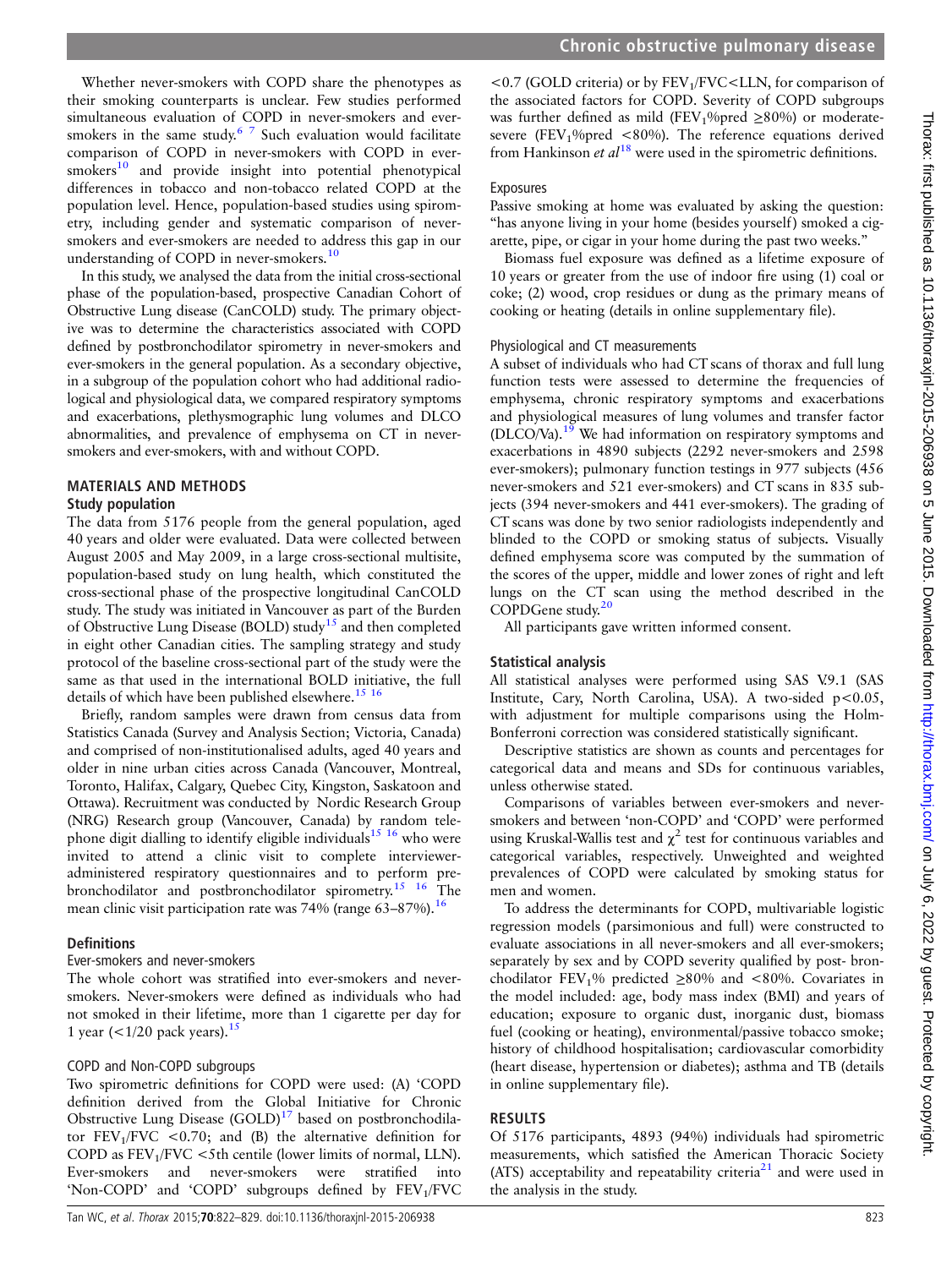#### Characteristics of never-smokers and ever-smokers in the study population

The study population comprised 47% never-smokers and 53% ever-smokers.

Table 1 shows the demographic characteristics and exposure types and use of respiratory medications in the whole cohort stratified by smoking status. Compared with ever-smokers, never-smokers were younger, included more women, had lower BMI, had more years of education, had lower frequencies of exposure to inorganic dust and noxious gases or vapours at work, and comorbidities, but had similar frequencies of selfreported physician diagnosis of asthma and TB, and use of respiratory medications

#### Prevalence of COPD in never-smokers and ever-smokers by sex

Never-smokers accounted for 29% of all COPD identified by spirometry in the study.

The prevalence of airflow obstruction was 6.43% in neversmokers and  $15.28\%$  in ever-smokers when  $FEV_1/FVC < 5th$ 

centile, LLN criteria was used. Of ever-smokers with COPD, 62% had moderate-severe airflow obstruction (FEV<sub>1</sub>%pred <80%) compared with 43% of never-smokers with COPD  $(p<0.05)$ .

[Figure 1](#page-3-0) shows that COPD in never-smokers was more likely to affect women (7.4%) compared with men (5.0%) (p<0.0322). In contrast, COPD rates among smokers were similar for women and men.

#### Factors independently associated with COPD in never-smoking men and women

[Table 2](#page-3-0) shows the adjusted OR and 95% CI from the multivariable logistic regression analyses for determining the 'risk factors' associated with COPD (defined by  $FEV<sub>1</sub>/FVC < LLN$ ). In neversmokers with COPD of all severity, the common independent associations were older age and a history of asthma. For mild COPD, fewer years of education was a discriminative factor in men and passive smoking at home and cardiovascular comorbidities (heart disease or systemic hypertension or diabetes) were discriminative factors in women. For moderate and severe

|                                                   | <b>Never-smokers</b><br>$n = 2295$ | Per cent                 | <b>Ever-smokers</b><br>$n = 2598$ | Per cent                 | Adjusted p value*        |
|---------------------------------------------------|------------------------------------|--------------------------|-----------------------------------|--------------------------|--------------------------|
| Sex (men)                                         | 891                                | 38.82                    | 1205                              | 46.38                    | 0.0023                   |
| Ethnicity (Caucasian)                             | 2019                               | 88.0                     | 2456                              | 94.5                     | 0.0022                   |
| Age, year, mean±SD                                | 55.69±11.17                        | $\overline{\phantom{0}}$ | 58.18±11.03                       | $\overline{\phantom{0}}$ | 0.0021                   |
| Age, years                                        |                                    |                          |                                   |                          | 0.0020                   |
| $40 - 49$                                         | 702                                | 30.59                    | 672                               | 25.87                    |                          |
| $50 - 59$                                         | 750                                | 32.68                    | 811                               | 31.22                    | $\overline{\phantom{0}}$ |
| $60 - 69$                                         | 501                                | 21.83                    | 674                               | 25.94                    |                          |
| $70+$                                             | 342                                | 14.90                    | 441                               | 16.97                    |                          |
| BMI, kg/m <sup>2</sup> , mean±SD                  | $27.51 \pm 5.66$                   | $\qquad \qquad -$        | 28.27±5.96                        | $\overline{\phantom{0}}$ | 0.0019                   |
| Education, year, mean±SD                          | $16.06 \pm 3.51$                   | $\overline{\phantom{0}}$ | $14.81 \pm 3.49$                  | $\overline{\phantom{a}}$ | 0.0018                   |
| Pack years >20                                    | $\overline{\phantom{0}}$           |                          | 1231                              | 47.38                    |                          |
| <b>Exposures</b>                                  |                                    |                          |                                   |                          |                          |
| Organic dust                                      | 202                                | 8.80                     | 243                               | 9.35                     | 1.0000                   |
| Inorganic dust                                    | 46                                 | 2.00                     | 112                               | 4.31                     | 0.0017                   |
| Gases/vapours                                     | 89                                 | 3.88                     | 155                               | 5.97                     | 0.0112                   |
| <b>Biomass fuelt</b>                              |                                    |                          |                                   |                          |                          |
| $\geq$ 10 years cooking                           | 196                                | 12.03                    | 225                               | 13.16                    | 1.0000                   |
| $\geq$ 10 years heating                           | 246                                | 15.10                    | 312                               | 18.25                    | 0.1639                   |
| Passive smoking at home                           | 106                                | 4.62                     | 361                               | 13.90                    | 0.0016                   |
| Childhood hospitalisation for respiratory illness | 111                                | 4.84                     | 173                               | 6.66                     | 0.0871                   |
| Comorbidities, ever                               |                                    |                          |                                   |                          |                          |
| HD/HT/DM‡                                         | 728                                | 31.72                    | 999                               | 38.45                    | 0.0015                   |
| Asthma                                            | 369                                | 16.08                    | 424                               | 16.32                    | 1.0000                   |
| TB                                                | 31                                 | 1.35                     | 35                                | 1.35                     | 0.9914                   |
| Use of respiratory medications                    | 746                                | 32.6                     | 855                               | 32.9                     | 1.0000                   |
| Prescribed medication                             | 416                                | 18.2                     | 534                               | 20.6                     | 0.149                    |
| Bronchodilator                                    | 272                                | 11.9                     | 373                               | 14.4                     | 0.1224                   |
| Inhaled steroid                                   | 332                                | 14.5                     | 428                               | 16.5                     | 0.4432                   |
| Oral steroid                                      | 10                                 | 0.4                      | 10                                | 0.4                      | 1.0000                   |
| Anti-inflammatory (other)                         | 16                                 | 0.7                      | 21                                | 0.8                      | 1.0000                   |
| OTC§ medication                                   | 306                                | 13.4                     | 290                               | 11.2                     | 0.1341                   |

Data are mean±SD or count and %. p Values of tests between never-smokers and ever-smokers; Kruskal-Wallis test (without assumption of normal distribution of data) and  $\chi^2$  test are used for continuous variables and categorical variables, respectively.

\*p Values adjusted after Holm-Bonferroni correction.

†Calculated based on six sites with available biomass data.

‡Heart disease, systemic hypertension or diabetes.

§Includes antihistamines, decongestants and antitussives.

BMI, body mass index; HD/HT/DM, heart disease/ systemic hypertension/diabetes mellitus.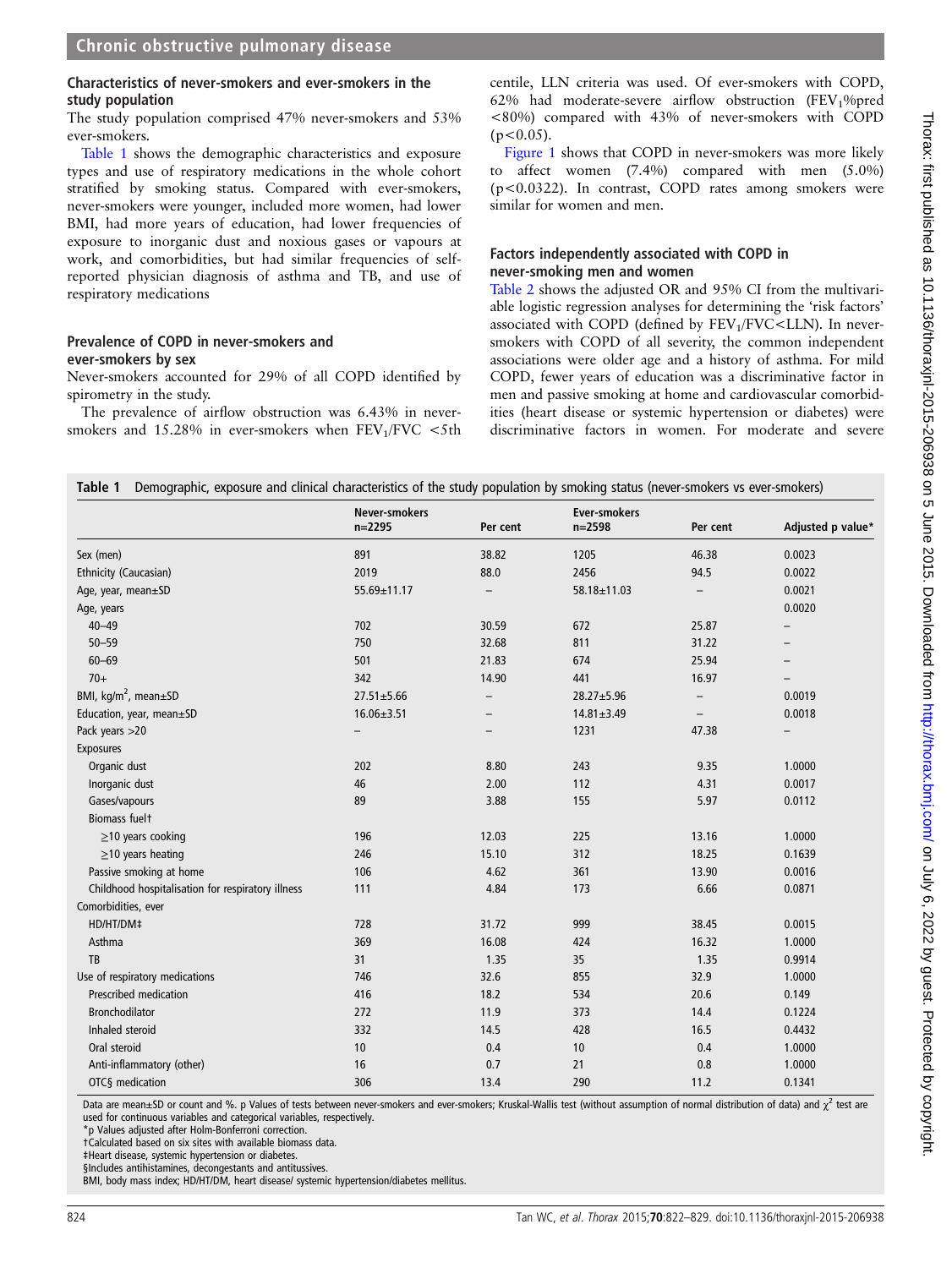<span id="page-3-0"></span>

Figure 1 Weighted prevalence (%) of COPD (FEV<sub>1</sub>/FVC<LLN) by sex, in never-smokers and ever-smokers. Pale column=men, dark column=women. LLN, lower limits of normal.

COPD, the additional common 'risk factor' was childhood hospitalisation for respiratory disease, while exposure to biomass fuel used for heating purposes for at least 10 years was a discriminative factor in women. Using the alternative definition for COPD (FEV<sub>1</sub>/FVC <0.7) and grading of mild (FEV<sub>1</sub>%pred  $\geq$ 80%) and moderate-severe (FEV<sub>1</sub>%pred <80%), the results (not shown) remained unchanged.

#### Factors associated with COPD in ever-smokers

There was no sex-related difference in risk factors for COPD in ever-smokers. [Table 3](#page-4-0) shows that the independently associated factors for COPD of all grades of severity (mild, moderate and severe) in ever-smokers were older age, pack years >20 and a self-reported history of physician diagnosed asthma. Low BMI was an associated factor for mild COPD while fewer years of education was an associated factor for moderate and severe COPD.

#### Comparison of clinical, physiological and structural characteristics of COPD in never-smokers with COPD in ever-smokers

[Figures 2](#page-4-0)–[4](#page-5-0) show the comparisons of COPD versus non-COPD for (A) respiratory symptoms including exacerbations and selfreported ever asthma (fi[gure 2](#page-4-0)); (B) respiratory physiology (fi[gure 3\)](#page-5-0); and (C) visually defined emphysema, bronchiolitis

and bronchiectasis on CT scans for never-smokers and eversmokers (fi[gure 4\)](#page-5-0). Regardless of smoking status, individuals with COPD compared with those without COPD had more frequent respiratory symptoms of chronic cough, chronic phlegm, dyspnoea on exertion, wheeze in the last year; more likely to have previous experiences of respiratory exacerbations, and increased residual volume/total lung capacity ratio. Eversmokers with COPD had increased total lung capacity, reduced transfer factor (DLCO/Va) and increased frequency of visually defined emphysema on CT scan compared with never-smokers with COPD. The prevalence of radiological bronchiectasis on CT was not significantly increased in COPD in smokers and non-smokers (details in online [supplementary table](http://thorax.bmj.com/lookup/suppl/doi:10.1136/thoraxjnl-2015-206938/-/DC1) S4).

#### **DISCUSSION**

We have found similarities and differences in the characteristics of COPD between never-smokers and ever-smokers. First, we showed in this population study that never-smokers accounted for nearly 30% of the total burden of COPD in the community and that never-smokers with COPD were predominantly women. Second, the factors independently associated with COPD in never-smokers for men and women included increasing age, a diagnosis of asthma and severe childhood respiratory disease while passive smoking and exposure to biomass fuel heating were independent factors for COPD in women. No gender-specific difference in associated factors for COPD was found in ever-smokers, in whom COPD was similarly linked with increasing age, a diagnosis of asthma, severe childhood respiratory disease, but additionally, with increasing lifetime exposure (pack years) to cigarette smoking. Finally, in a preliminary evaluation of a subset of the cohort to assess phenotypical differences in COPD, we showed that COPD in never-smokers and ever-smokers had a similar respiratory symptoms profile but were different in radiological and physiological presentations.

The finding in this study that nearly 30% of all people diagnosed with COPD have never smoked was consistent with reported proportions of  $25-30\%$  $25-30\%$  $25-30\%$  in USA,<sup>5</sup> Europe<sup>[4 7](#page-7-0)</sup> and China.<sup>1 6</sup> As  $47%$  of our study population were never-smokers, and 10% of these had COPD, this would translate into an overall population prevalence of 4.7% or 1.08 million individuals with airway obstruction in a population of about 23 million Canadians aged 40 years or older. Notably, about 70%

Table 2 Adjusted OR (aOR) for independent predictors associated with risk of different severity of COPD defined by lower limits of normal in male and female never-smokers

|                                                               | COPD mild              |                               |                                | <b>COPD moderate-severe</b>     |                        |                                 |  |  |
|---------------------------------------------------------------|------------------------|-------------------------------|--------------------------------|---------------------------------|------------------------|---------------------------------|--|--|
| <b>Variables</b>                                              | All                    | Men                           | Women                          | All                             | Men                    | Women                           |  |  |
| Age, $+70$ years (vs $40-49$ years)                           | $2.19*$ (1.15 to 4.16) | 2.50 (0.77 to 8.16)           | $2.28*$ (1.02 to 5.06)         | 4.46* $(1.84 \text{ to } 10.8)$ | $6.09*$ (1.14 to 35.4) | $3.54*$ (1.23 to 10.1)          |  |  |
| Education (# years)                                           | $0.98$ (0.92 to 1.04)  | $0.88*$ (0.78 to 0.99)        | 1.02 $(0.95 \text{ to } 1.11)$ | 0.95 (0.88 to 1.02)             | $0.96$ (0.83 to 1.10)  | $0.94$ (0.86 to 1.03)           |  |  |
| Biomass, $\geq$ 10 years heating<br>$(yes/no)$ †              | $0.88$ (0.39 to 1.96)  | 2.09 (0.59 to 7.44)           | 0.62 (0.21 to 1.82)            | 2.26 (0.93 to 5.52)             | $0.44$ (0.08 to 2.42)  | 3.58* $(1.42 \text{ to } 9.01)$ |  |  |
| Passive smoking (yes/no)                                      | 2.18 (0.99 to 4.75)    | 1.33 (0.26 to 6.72)           | $2.60*$ (1.05 to 6.43)         | 1.25 (0.42 to 3.73)             | $0.69$ (0.08 to 6.21)  | 1.65 (0.46 to 5.88)             |  |  |
| Childhood hospitalisation for<br>respiratory illness (yes/no) | 1.57 (0.68 to 3.62)    | 2.95 (0.84 to 10.4)           | 1.18 $(0.35 \text{ to } 4.00)$ | 4.80* (2.43 to 9.46)            | $10.1*$ (3.71 to 27.5) | 2.24 (0.73 to 6.84)             |  |  |
| HD/HT/DM‡ (yes/no)                                            | $0.72$ (0.43 to 1.21)  | $1.55(0.61 \text{ to } 3.95)$ | $0.51*$ (0.26 to 0.98)         | 1.11 $(0.63 \text{ to } 1.94)$  | 1.48 (0.57 to 3.90)    | 1.07 $(0.53$ to 2.16)           |  |  |
| Asthma (yes/no)                                               | $2.23*$ (1.36 to 3.66) | $3.39*$ (1.25 to 9.21)        | $2.14*$ (1.20 to 3.82)         | $4.94*$ (2.94 to 8.30)          | $7.34*$ (3.01 to 17.9) | 3.89* (2.02 to 7.50)            |  |  |

Data are aORs and 95% CI. Adjustment made for all other covariates in model: BMI, exposure to organic dust, inorganic dust, gases/vapours, biomass cooking ≥10 years and TB. Plus sex (for 'all' cohorts).

\*Significant at 5% level (all variables shown in online [supplementary table](http://thorax.bmj.com/lookup/suppl/doi:10.1136/thoraxjnl-2015-206938/-/DC1) X2).

†Calculated based on six sites with available biomass data.

‡Heart disease, systemic hypertension or diabetes.

BMI, body mass index; HD/HT/DM, heart disease/ systemic hypertension/diabetes mellitus.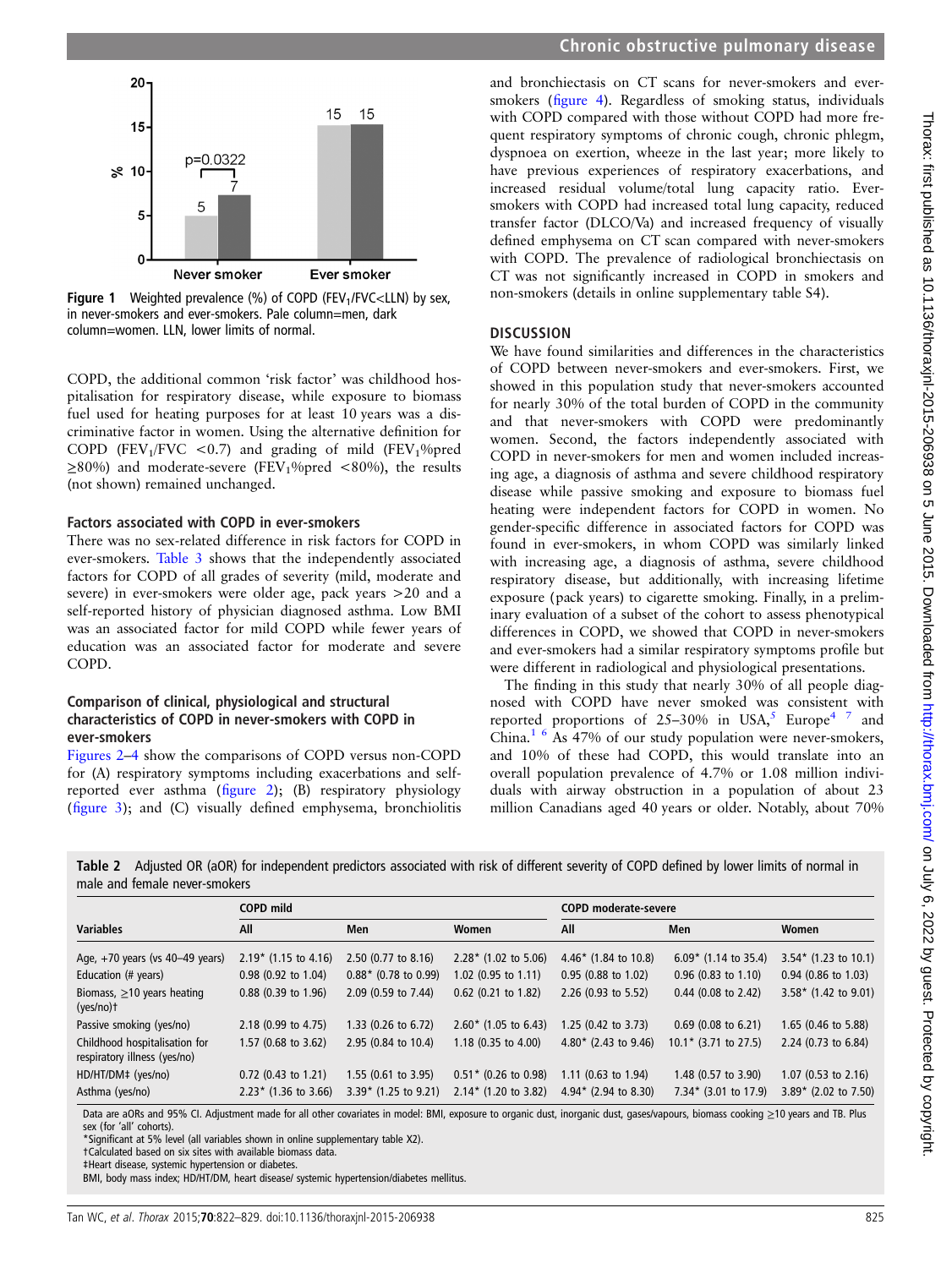<span id="page-4-0"></span>

| Table 3 Adjusted OR (aOR) for independent predictors associated with risk of different severity of COPD defined by lower limits of normal in |  |  |  |  |  |  |
|----------------------------------------------------------------------------------------------------------------------------------------------|--|--|--|--|--|--|
| male and female ever-smokers                                                                                                                 |  |  |  |  |  |  |

|                                    | COPD mild                |                                |                               | <b>COPD moderate-severe</b> |                                                                   |                                 |  |  |
|------------------------------------|--------------------------|--------------------------------|-------------------------------|-----------------------------|-------------------------------------------------------------------|---------------------------------|--|--|
| <b>Variables</b>                   | All                      | Men                            | Women                         | All                         | Men                                                               | Women                           |  |  |
| Age, +70 years (vs 40-49<br>years) | $3.01*$ (1.66 to 5.46)   | $4.19*$ (1.75 to 10.0)         | $2.23$ (0.96 to 5.21)         |                             | 11.58* $(6.58 \text{ to } 20.4)$ 11.27* $(5.01 \text{ to } 25.4)$ | $12.64*$ (5.48 to 29.2)         |  |  |
| BMI ( $kg/m2$ )                    | $0.95*$ (0.92 to 0.98)   | $0.94$ (0.89 to 0.99)          | $0.95*$ (0.91 to 0.99)        | $0.99$ (0.96 to 1.01)       | $0.97$ (0.93 to 1.02)                                             | $0.99$ (0.96 to 1.02)           |  |  |
| Current smoking (vs former)        | $1.73*$ (1.15 to 2.62)   | $2.52*$ (1.34 to 4.71)         | 1.33 (0.76 to 2.32)           | $2.89*$ (2.04 to 4.10)      | $3.61*$ (2.04 to 6.38)                                            | $2.53*$ (1.61 to 3.98)          |  |  |
| Pack years $20+$ (vs $0-10$ )      | $2.52*$ (1.53 to 4.14)   | $2.58*$ (1.18 to 5.61)         | $2.52*$ (1.31 to 4.83)        | $3.57*$ (2.26 to 5.62)      | $2.82*$ (1.43 to 5.58)                                            | 4.16* $(2.24 \text{ to } 7.73)$ |  |  |
| Education (# years)                | $1.00$ (0.96 to $1.05$ ) | 1.02 $(0.95 \text{ to } 1.10)$ | $0.98(0.91 \text{ to } 1.05)$ | $0.94*$ (0.90 to 0.98)      | $0.94*$ (0.86 to 0.99)                                            | $0.93*$ (0.88 to 0.99)          |  |  |
| Asthma (yes/no)                    | $2.51*$ (1.67 to 3.76)   | $2.74*$ (1.41 to 5.33)         | $2.25*$ (1.33 to 3.82)        | $3.82*$ (2.72 to 5.35)      | $4.58*$ (2.64 to 7.95)                                            | $3.22*$ (2.08 to 4.96)          |  |  |

Data are aORs and 95% CI. Adjustment made for all other covariates in the table plus sex (for 'all' cohorts), exposures to organic dust, inorganic dust, gases/vapours, biomass cooking ≥10 years, biomass heating ≥10 years and childhood hospitalisation for respiratory illness, HD/HT/DM and tuberculosis.

\*Significant on 5% level (all variables shown in online [supplementary table](http://thorax.bmj.com/lookup/suppl/doi:10.1136/thoraxjnl-2015-206938/-/DC1) X3).

†Calculated based on six sites with available biomass data.

BMI, body mass index; HD/HT/DM, heart disease/ systemic hypertension/diabetes mellitus.

were women, suggesting that women could be more susceptible to non-smoking risk factors associated with COPD.<sup>[11 22](#page-7-0)</sup> We did not observe this gender distribution in COPD for ever-smokers, conceivably due to the overriding effect of tobacco smoke exposure in the causation of COPD.

The finding of sexual dimorphism in risk factors for COPD is intriguing. A positive history of environmental tobacco smoke exposure (passive smoking) and prolonged (>10 years) exposure to biomass fuels combustion for heating were factors independently associated with COPD in women. Biomass fuel combustion had been clearly linked with the occurrence of COPD in women in developing countries such as India<sup>2</sup> and  $China<sup>1</sup>$  $China<sup>1</sup>$  $China<sup>1</sup>$  but to our knowledge had not been reported in the developed countries of North America or Western Europe. Our finding that exposure to biomass fuel combustion was related to moderate and severe COPD in Canada cautioned against the general assumption that the risk of biomass fuel exposure was not a relevant risk factor for COPD among women in developed countries.[23 24](#page-7-0) However, it is unclear what biomass

exposure represents in Canada, where the exposure frequencies of 11–14% seem to be higher than that (5%) quoted for developed countries.[25](#page-7-0) Conceivably it could be a surrogate for poverty or social economic status,<sup>[12](#page-7-0)</sup> or could be due to behavioural, environmental and lifestyle differences between men and women though differences in biological or genetic predispos-ition could not be excluded.<sup>[11 22 26](#page-7-0)</sup> Further clarification requires studies on detailed and seasonal household air quality data and longitudinal follow-up data.

A pivotal finding in this study is that a history of asthma is the most consistent independently associated factor for COPD regardless of smoking status. Long-standing asthma and the risk for COPD as defined by the presence of non-fully reversible chronic airway obstruction has been well documented in smokers and never-smokers.<sup>10</sup> Individuals with chronic asthma have a greater than normal rate of decline in lung function with age, further magnified by presence of smoking.<sup>[24 27](#page-7-0)</sup> The findings in this study that self-reported concurrent doctor-diagnosis of asthma occurred in 36% of all COPD in never-smokers and

Figure 2 Comparison of the proportion (%) of non-COPD and COPD subgroups who had respiratory symptoms (dyspnoea, chronic cough, chronic phlegm, ever-wheeze, exacerbation), history of exacerbations and ever-asthma in 2292 never-smokers (2131 non-COPD (grey column) and 161 COPD (black column)) (upper part of figure); and in 2598 ever-smokers (2202 non-COPD (grey column) and 396 COPD (black column)) (lower part of figure). An exacerbation was defined as 'a period of worsening of breathing problems that got so bad that it interfered with usual daily activities or caused the individual to miss work'. \*Proportion (%) in ever-smoking COPD significantly greater than that in never-smoking COPD (additional details in online [supplementary table](http://thorax.bmj.com/lookup/suppl/doi:10.1136/thoraxjnl-2015-206938/-/DC1) S4).

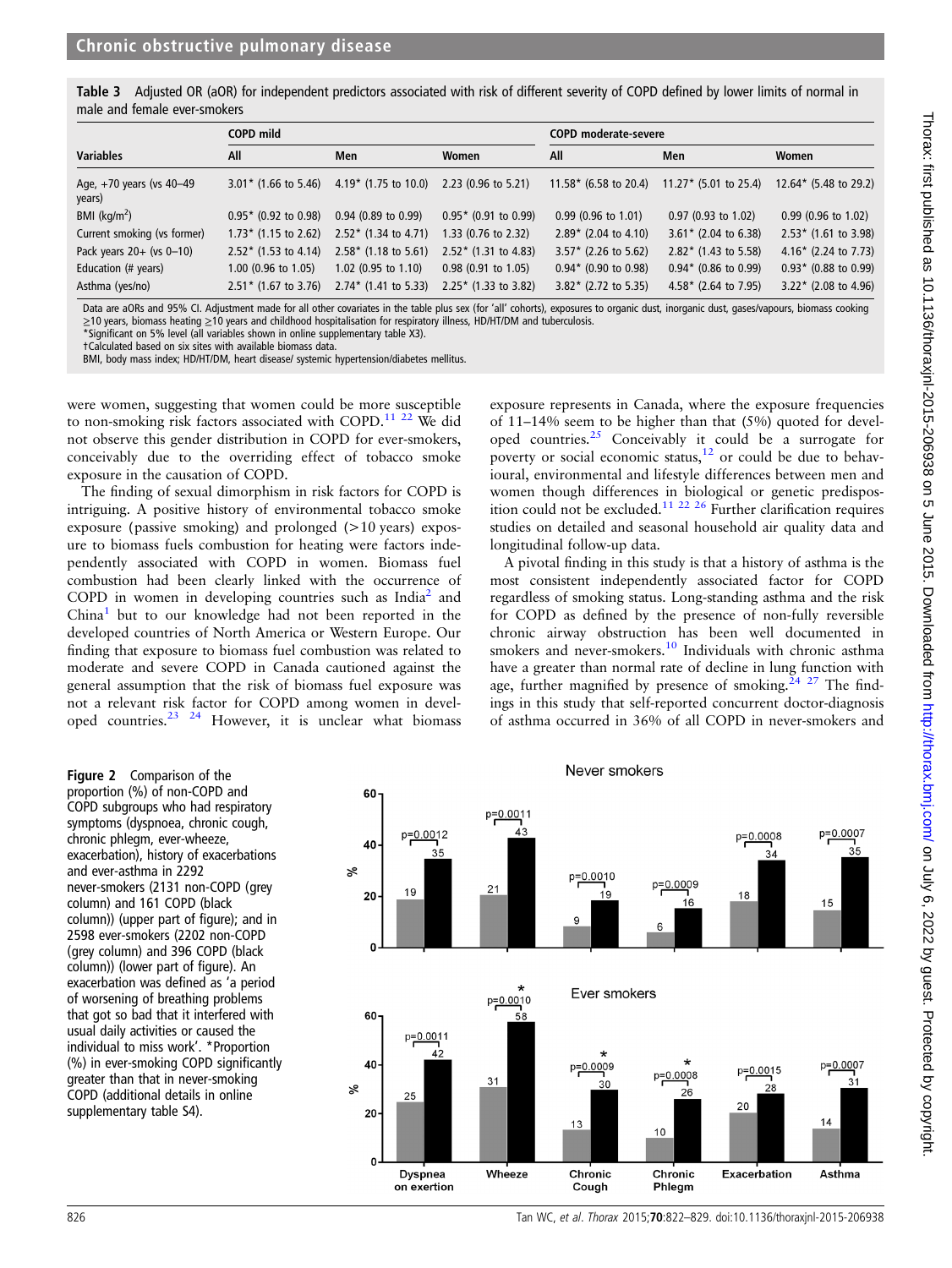<span id="page-5-0"></span>

Figure 3 Comparison of respiratory physiology measurements residual volume/total lung capacity (%), functional residual capacity (FRC) (litres) and DLCO/Va (mL/min/mm Hg/l) in 456 never-smokers (346 non-COPD (grey column) and 110 COPD (black column)) (upper part of figure)); and in 521 ever-smokers (312 non-COPD (grey column) and 209 COPD (black column)) (lower part of figure). \*Measurements in ever-smoking COPD significantly different from that in never-smoking COPD (additional details in online [supplementary table](http://thorax.bmj.com/lookup/suppl/doi:10.1136/thoraxjnl-2015-206938/-/DC1) S4).

30% of COPD in ever-smokers, are consistent with published proportions of between 15% and 55% of patients with COPD, a combination which could alternatively be labelled as the 'asthma-COPD overlap syndrome'.<sup>[17](#page-7-0)</sup>

In our study population, a history of childhood hospitalisation for respiratory illness was also a significant predictor of COPD irrespective of smoking status, presumably through the negative effect on lung function described in several studies which found an adverse association between early childhood lung infections and  $FEV_1$ .<sup>[17](#page-7-0)</sup> Such childhood 'disadvantages' which collectively could also include maternal smoking during



childhood, poverty and low socioeconomic status, might be as important as heavy smoking in predicting lung function and increasing the individual's risk of developing COPD.<sup>[28](#page-7-0)</sup>

Finally, the paucity of phenotypical data in never-smokers with chronic airflow obstruction had long cast doubt on aligning COPD in never-smokers with COPD in ever- smokers.<sup>[10 14](#page-7-0)</sup> In the Copenhagen General Population Study on outcomes of COPD, Thomsen et  $al^{29}$  $al^{29}$  $al^{29}$  reported increased risk of respiratory hospitalisations but not of total mortality for never-smoking individuals with COPD compared with smokers with COPD. To our knowledge, physiological and CT characteristics of COPD in never-smokers versus ever-smokers from the general population had not been systematically studied. In a preliminary comparative analysis of clinical variables, respiratory physiology and visual scores from multiple detector computed tomography scan of the lungs in individuals with and without COPD in neversmokers and ever-smokers, we found that there were phenotypical differences between COPD in never-smokers and eversmokers in the general population. It is intriguing that respiratory symptoms such as chronic cough, chronic phlegm and wheeze and exertional dyspnoea are features of COPD regardless of smoking status though more frequent in ever-smokers. The burden of respiratory exacerbations, an outcome<sup>[29](#page-7-0)</sup> and a phenotypical feature for COPD, $30-32$  $30-32$  was also equally prevalent in ever-smokers and never-smokers with COPD.

The key differences appeared to be physiological and radiological. Although never-smokers and ever-smokers with COPD had lung hyperinflation and air trapping, never-smokers with COPD were less likely to have emphysema on CT scan and hence by default labelled as 'airway predominant phenotype<sup>[20](#page-7-0)</sup> compared with smokers with COPD who were more likely to have a reduced diffusing capacity and emphysema, hence 'emphysema predominant phenotype'. These initial findings provide some insight into potential phenotypical differences $31$ but should be interpreted with caution and await validation from longitudinal data of the study.

#### Limitations

60

There are potential limitations in this study. First, the ideal definition for COPD remains controversial. $34\overline{35}$  In this analysis, we

Never smokers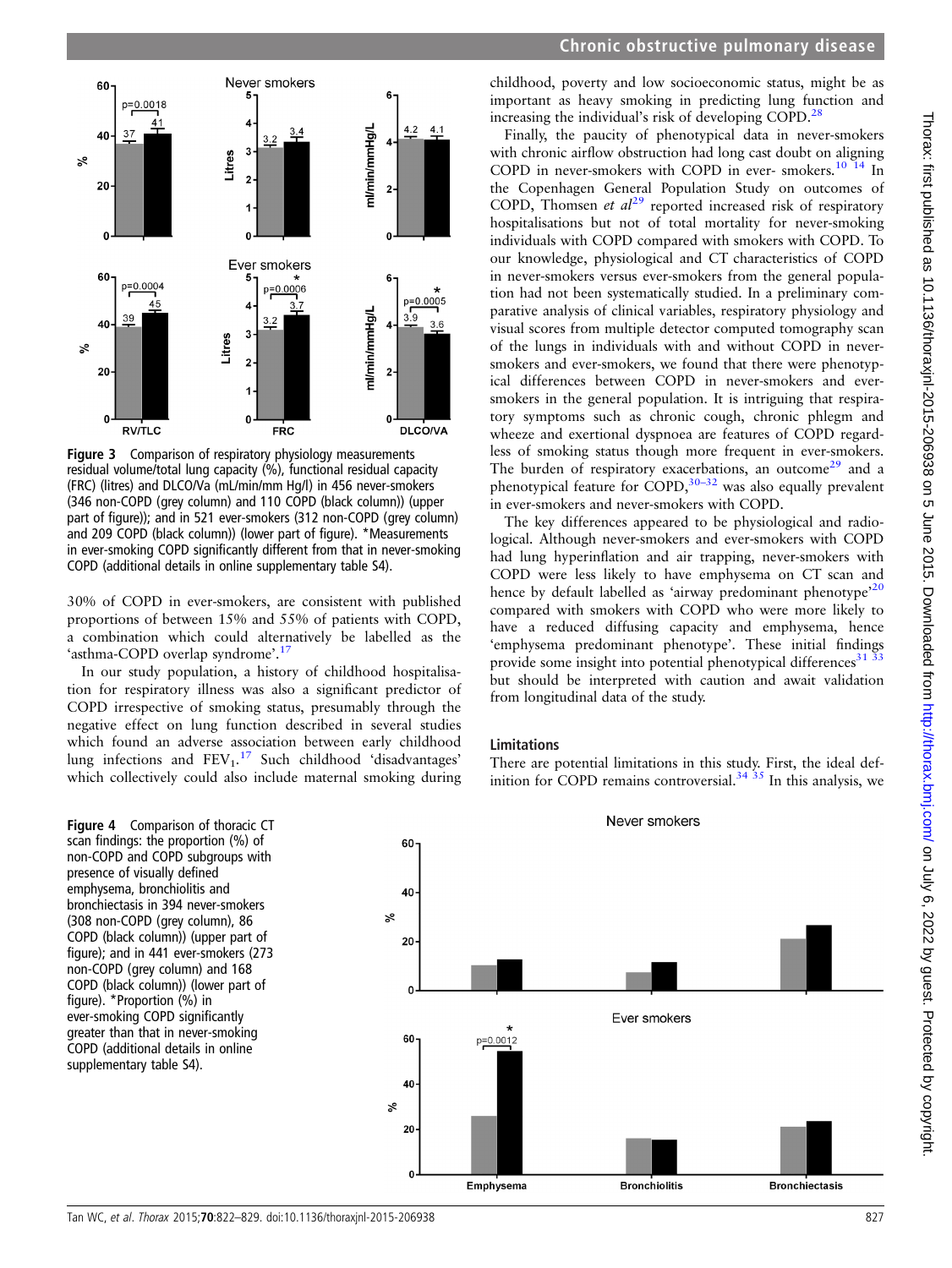had used two spirometric definitions of airflow obstruction as study definitions of COPD, namely the GOLD definition: and the alternative definition, (LLN), but chose to present results from the LLN definition. COPD disease severity was assumed in each case by the level of  $FEV<sub>1</sub>%$  predicted.<sup>8</sup> <sup>35</sup> Another limitation is that, in our analysis, a doctor diagnosis of asthma was self-reported rather than from health records and hence could be affected by recall bias. We did not exclude individuals with asthma from the analysis as asthma was equally prevalent in ever-smokers and never-smokers. Hence, some of the patients we were labelling as COPD may have had fixed airflow obstruction and remodelling related to long-standing asthma, and some may have had poorly controlled asthma which was not completely reversed with bronchodilators. Another caveat is the weak definition of passive smoking. Lastly, only cross-sectional data were used in the analysis. Hence these findings should be interpreted with caution as confirmation would require data from the longitudinal phase of the study.

#### **CONCLUSION**

In summary, the study confirmed the substantial burden of COPD among never-smokers, defined the common and genderspecific risk factors for COPD in never-smokers and provided early insight into potential phenotypical differences in COPD between lifelong never-smokers and ever-smokers. The establishment of phenotypical differences for COPD in never-smokers and ever-smokers could provide clearer outcomes needed for better COPD management and for clinical trials to evaluate novel treatments for COPD.

#### Author affiliations <sup>1</sup>

<sup>1</sup>University of British Columbia, Heart Lung Innovation, Vancouver, British Columbia, Canada

<sup>2</sup> Respiratory Epidemiology and Clinical Research Unit, Montreal Chest Institute,

McGill University Health Centre, McGill University, Montréal, Quebec, Canada <sup>3</sup>Department of Medicine, QEII Health Sciences Centre, Dalhousie University, Halifax,

Nova Scotia, Canada 4 Department of Respiratory Medicine, University of Toronto, Toronto, Ontario,

Canada

5 Departments of Medicine and Community Health Sciences, University of Calgary, Calgary, Alberta, Canada

<sup>6</sup>Department of Respiratory Medicine, University of British Columbia, Vancouver, British Columbia, Canada

<sup>7</sup> Department of Respiratory Medicine, University of Saskatchewan, Saskatoon, Saskatchewan, Canada

<sup>8</sup>Centre de Pneumologie de l'Hopital Laval, Respirology, Quebec City, Quebec, Canada.

<sup>9</sup> Oregon Health Sciences University, Portland, Oregon, USA

<sup>10</sup>Department of Radiology, St Paul's Hospital, Vancouver, British Columbia, Canada<br><sup>11</sup>Department of Medicine/Physiology, Queens University, Kingston, Ontario, Canada<br><sup>12</sup>Ottawa Hospital Research Institute, University o

Acknowledgements The authors thank the men and women who participated in the study and individuals in the CanCOLD Collaborative research Group: Executive Committee: Jean Bourbeau, (Mcgill University, Montreal, QC, Canada); Wan C Tan, J Mark FitzGerald; D D Sin. (UBC, Vancouver, BC, Canada); D D Marciniuk (University of Saskatoon, Saskatoon, SASK, Canada) D E O'Donnell (Queen's University, Kingston, ON, Canada); Paul Hernandez (University of Halifax, Halifax, NS, Canada); Kenneth R Chapman (University of Toronto, Toronto, ON, Canada); Robert Cowie (University of Calgary, Calgary, AB, Canada); Shawn Aaron (University of Ottawa, Ottawa, ON, Canada); F Maltais (University of Laval, Quebec City, QC, Canada); International Advisory Board: Jonathon Samet (the Keck School of Medicine of USC, California, USA); Milo Puhan ( John Hopkins School of Public Health, Baltimore, USA ); Qutayba Hamid (McGill University, Montreal, Qc, Canada); James C Hogg (UBC James Hogg Research Center, Vancouver, BC, Canada). Operations Center: Jean Bourbeau (PI), Carole Baglole, Carole Jabet, Palmina Mancino, Yvan Fortier, (University of McGill, Montreal, QC, Canada); Wan C Tan (co-PI), Don Sin, Sheena Tam, Jeremy Road, Joe Comeau, Adrian Png, Harvey Coxson, Miranda Kirby, Jonathon Leipsic, Cameron Hague (University of British Columbia James Hogg Research Center, Vancouver, BC, Canada). Economic Core: Mohsen Sadatsafavi (University of British Columbia, Vancouver, BC). Public Health core: Teresa To, Andrea Gershon (University

of Toronto) Data management and Quality Control: Wan C Tan, Harvey Coxson, (UBC, Vancouver, BC, Canada); Jean Bourbeau, Pei-Zhi Li, Jean-Francois Duquette, Yvan Fortier, Andrea Benedetti, Denis Jensen (Mcgill University, Montreal, QC,Canada), Denis O'Donnell (Queen's University, Kingston, ON, Canada. Field Centers: Wan C Tan (PI), Christine Lo, Sarah Cheng, Cindy Fung, Nancy Ferguson, Nancy Haynes, Junior Chuang, Licong Li, Selva Bayat, Amanda Wong, Zoe Alavi, Catherine Peng, Bin Zhao, Nathalie Scott-Hsiung, Tasha Nadirshaw (UBC James Hogg Research Center, Vancouver, BC); Jean Bourbeau (PI), Palmina Mancino, David Latreille, Jacinthe Baril, Laura Labonte (McGill University, Montreal, QC, Canada ); Kenneth Chapman (PI), Patricia McClean, Nadeen Audisho, (University of Toronto, Toronto, ON, Canada); Robert Cowie (PI), Ann Cowie, Curtis Dumonceaux, Lisette Machado(University of Calgary,Calgary, AB, Canada); Paul Hernandez (PI), Scott Fulton, Kristen Osterling (University of Halifax, Halifax, NS, Canada ); Shawn Aaron (PI), Kathy Vandemheen, Gay Pratt, Amanda Bergeron (University of Ottawa, Ottawa, ON, Canada); Denis O'Donnell (PI), Matthew McNeil, Kate Whelan (Queen's University, Kingston, ON, Canada); Francois Maltais (PI), Cynthia Brouillard (University of Laval, Quebec City, QC, Canada); Darcy Marciniuk (PI), Ron Clemens, Janet Baran (University of Saskatoon, Saskatoon, SK, Canada).

Collaborators CanCOLD Collaborative Research Group (listed in acknowledgements).

Contributors WCT contributed to the conception and design of the study, the acquisition of the data, the analysis of the data and the writing. She assembled the data set and takes responsibility for the integrity of the data and the accuracy of the data analysis. JB, JMF, RC, KRC, PH, SDA, DDM, DEO, FM, CH, JL and JR contributed to the acquisition of the data and the writing and revision of the article. ASB and JCH contributed to the conception, design of the study and the revision of the article. DDS, MK, HC contributed to the analysis and interpretation of the data and the writing of the article. All authors approved the final version of the manuscript.

Funding The Canadian Cohort of Obstructive Lung Disease (COLD/CanCOLD) is funded by the Canadian Institute of Heath Research (CIHR/Rx&D Collaborative Research Program Operating Grants- 93326); the Respiratory Health Network of the FRSQ; the Canadian Respiratory Research Network (CRRN); the Canadian Institutes of Health Research (CIHR)—Institute of Circulatory and Respiratory Health; Canadian Lung Association (CLA)/Canadian Thoracic Society (CTS); British Columbia Lung Association; industry partners Astra Zeneca Canada, Boehringer-Ingelheim Canada, GlaxoSmithKline Canada, Merck, Novartis Pharma Canada, Nycomed Canada, Pfizer Canada; The funders had no role in the study design, data collection and analysis, decision to publish or preparation of the manuscript.

Competing interests WCT and JB report unrestricted educational grants from GSK, Pfizer, BI, AZ for the epidemiological COLD study; grants from funding for the operations of CanCOLD Longitudinal Epidemiological Study from the Canadian Institute of Heath Research (CIHR/Rx&D Collaborative Research Program Operating Grants93326) with industry partners AZ Canada, BI Canada, GSK Canada, Merck, Novartis Pharma Canada, Nycomed Canada, Pfizer Canada, outside the submitted work. WCT also received personal fees from GSK board membership. DDM, an employee of the University of Saskatchewan, received funding from the Canadian Institutes of Health Research (via McGill University) to undertake this research. KRC reports grants from Novartis, grants from Almirall, grants from Boehringer Ingelheim, grants from Forest, grants from GSK, grants from AstraZeneca, grants from Amgen, grants from Roche, grants from CSL Behring, grants from Grifols, grants from Genentech, grants from Kamada, during the conduct of the study; others from CIHRGSK Research Chair in Respiratory Health Care Delivery, outside the submitted work. P H reports grants from Canadian Institute Health Research, during the conduct of the study; grants and personal fees from AstraZeneca, Boehringer Ingelheim, GlaxoSmithKline, Merck, Novartis, Takeda, Grifols, CSL Behring, Pfizer, Almirall outside the submitted work. FM received fees for speaking at conferences sponsored by Boehringer Ingelheim, GlaxoSmithKline and Novartis and Grifols. He received research grants for participating in multicentre trials sponsored by GlaxoSmithKline, Boehringer Ingelheim, Astra Zeneca, Nycomed and Novartis. He received unrestricted research grant from Boehringer Ingelheim and GlaxoSmithKline. He holds a CIHR/GSK research chair on COPD. DDS reports personal fees from Almirall, personal fees from AstraZeneca, grants from AstraZeneca, personal fees from Novartis, personal fees from Amgen, outside the submitted work; SDA, ASB, JCH, JMF, CH, JL, JR, MK, HC, DEO and RC have no conflicts of interest to declare.

**Ethics approval** The study was approved by the respective university and institutional ethical review boards :UBC/ PHC Research Ethics Board, P05-006 (Vancouver); Biomedical-C Research Ethics Board, BMC-06-002 (Montreal); UHN REB, 06-0421-B (Toronto); Capital Health Research Ethics Board, CDHA-RS/ 2007-255 (Halifax); Conjoint Health Research Ethics Board, ID21258 (Calgary); DMED-1240-09 (Kingston); 2009519-01H (Ottawa); Bio-REB09-162 (Saskatoon); CER20459 (Quebec City).

Provenance and peer review Not commissioned; externally peer reviewed.

Data sharing statement Data sharing is available via the CANCOLD process through WCT (e mail: wan.tan@hli.ubc.ca) and JB (e mail: jean.bourbeau@mcgill.ca).